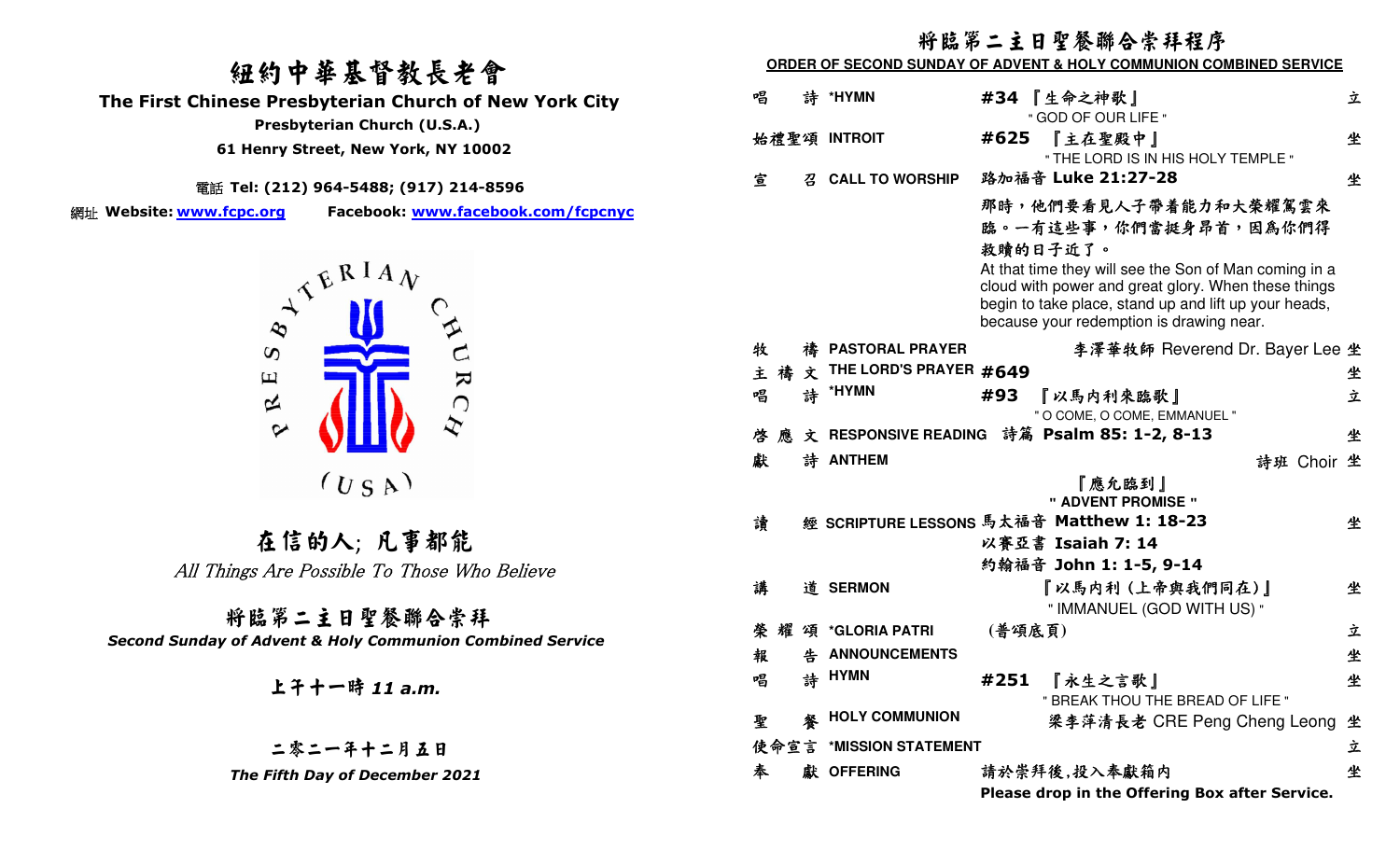|     | 獻禮文 *OFFERTORY<br><b>RESPONSE</b> | #644 |                                | 立 |
|-----|-----------------------------------|------|--------------------------------|---|
| 祝   | 福 *BENEDICTION                    |      | 李澤華牧師 Reverend Dr. Bayer Lee 立 |   |
| 阿 們 | 頌 *AMEN                           | #675 |                                | 立 |
| 唱   | 詩 *HYMN                           | #300 | 『主國降臨歌』                        | 立 |
|     |                                   |      | " THY KINGDOM COME, O GOD "    |   |

**\*please stand** 

# 使<u>徒信經 The Apostles' Creed</u><br>☆ 創造天地的主 我<del>自我</del>主取<del>解其</del>督 ト

 我信上帝, 全能的父, 創造天地的主. 我信我主耶穌基督, 上帝的獨生子 因聖靈感孕, 由童貞女馬利亞所生, 在本丟彼拉多手下受難, 被釘於十字架 受死埋葬 , 降在陰間, 第三天從死人中復活, 升天, 坐在全能父上帝的右邊, 將來必從那裏降臨,審判活人死人. 我信聖靈, 我信聖而公之教會, 我信聖徒相通, 我信罪得赦免, 我信身體復活, 我信永生. 阿們.

I believe in God, the Father almighty, creator of heaven and earth.

 I believe in Jesus Christ, God's only Son, our Lord, who was conceived by the Holy Spirit, born of the Virgin Mary, suffered under Pontius Pilate, was crucified, died, and was buried; He descended to the dead. On the third day He rose again; He ascended into heaven, He is seated at the right hand of the Father, and He will come again to judge the living and the dead.

 I believe in the Holy Spirit, the Holy Catholic Church, the communion of saints, the forgiveness of sins, the resurrection of the body, and the life everlasting. AMEN.

# 認 罪 文 **CONFESSION OF SINS**

 永生的上帝,人類的審判者和拯救者,我們坦誠地承認,我們常為自己所犯的 過犯而試圖躲避祢,我們常為自己而活,拒絕去承擔別人的勞苦重擔而不關心 他人,我們常忽視人類的痛苦,對那些飢餓的人、貧乏的人、受壓制的人毫不 理會。上帝啊,懇求藉祢無限的慈悲饒恕我們諸般的罪,使我們能從自私當中 釋放出來,從此追隨祢的旨意和遵行祢的誡命.奉主耶穌基督聖名而求,阿們。 Eternal God, our judge and redeemer: we confess that we have tried to hide from thee, for we have done wrong. We have lived for ourselves. We have refused to shoulder the troubles of others and turned from our neighbors. We have ignored the pain of the world, and passed by the hungry, the poor, and the oppressed. O God, in thy great mercy, forgive our sin and free us from selfishness, that we may choose thy will and obey thy commandments; through Jesus Christ our Lord. Amen.

# 使命宣言 **MISSION STATEMENT**

#### 我們是紐約中華基督教長老會的會友,屬上帝的子民.致力培育信徒的靈命, 忠心事主,廣傳福音,服務社區,藉以彰顯天父愛世之宏旨.

 We, as members of the First Chinese Presbyterian Church, the people of God, strive to nurture our spirituality, serve God faithfully, spread the Gospel and service the community that God's great love may be manifested.

# 啟應文**:** 詩篇 **<sup>85</sup>** 篇 **1-2, 8-13** 節

主席啓: 耶和華阿,祢已經向祢的地施恩,救回被擄的雅各。

- 會眾應: 祢赦免了祢百姓的罪孽,遮蓋了他們一切的過犯。
	- 啓:我要聽上帝耶和華所説的話. 因為祂必應許將平安賜給祂的 百姓,祂的聖民.他們卻不可再轉去妄行。
- 應: 祂的救恩,誠然與敬畏祂的人相近,叫榮耀住在我們的地上。
- 啓: 慈愛和誠實,彼此相遇. 公義和平安,彼此相親.
- 應: 誠實從地而生,公義從天而現。
	- 啓:耶和華必將好處賜給我們. 我們的地,也要多出土產。
	- 應: 公義要行在祂面前,叫祂的腳蹤,成為可走的路。

#### **Responsive Reading: Psalm 85: 1-2, 8-13**

- 1You showed favor to your land, O Lord; you restored the fortunes of Jacob.
- 2You forgave the iniquity of your people and covered all their sins.
- 8 I will listen to what God the Lord will say; He promises peace to His people, His saints – but let them not return to folly.
- 9 Surely His salvation is near those who fear Him, that His glory may dwell in our land.
- 10 Love and faithfulness meet together; righteousness and peace kiss each other.
- 11 Faithfulness springs forth from the earth, and righteousness looks down from the earth.
- 12 The Lord will indeed give what is good, and our land will yield the harvest.
- 13 Righteousness goes before Him and prepares the way for His steps.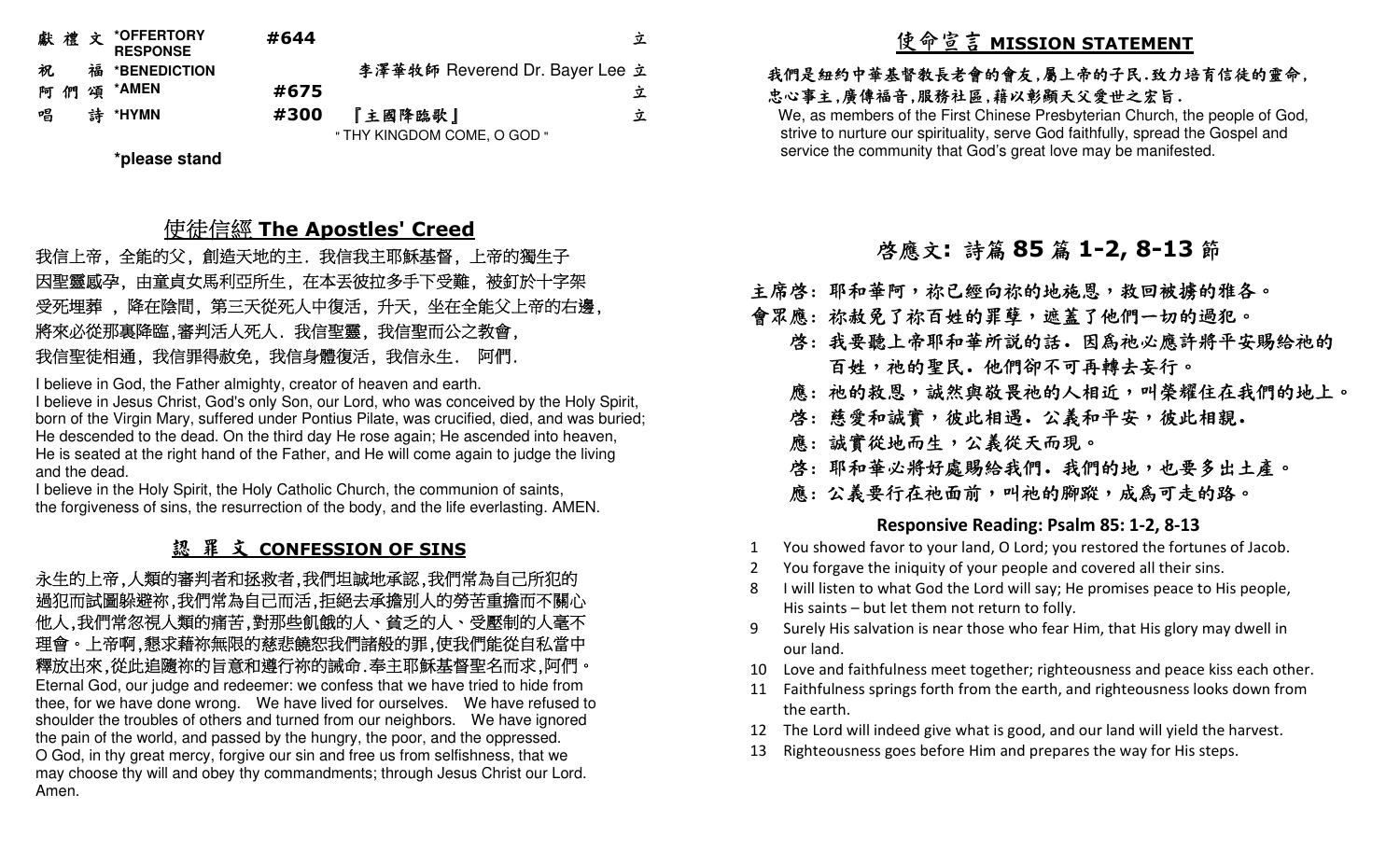# 報告事項

#### **1.**歡迎首次參加主日崇拜之新朋友,盼望你能繼續參加聚會,散會後請留下姓名, 通訊處及電話與司事,以便教會與你聯絡。

  *We extend our welcome to those who are worshipping with us for the first time today. Please leave your name, address and phone number with the ushers so that we can contact you in the future. We hope to see you again.* 

- **2.**祈禱會: 逢禮拜四下午二時在本堂舉行,歡迎各兄姊屆時參加。
- **3.**伉儷團契例會: 下主日下午二時半舉行,請各團友屆時參加。
- **4.**各兄姊於教會辦公時間內每日上午九時至下午五時可用本堂電話 **(212) 964-5488**或手提電話 **(917) 214-8596**聯絡同工。
- **5.**邵一嵐宣教師於十二月十一日(禮拜六)放年假一天。
- **6.**本堂在網址 **www.fcpc.org** 上載主日週刊,講道錄音,請瀏覽及收聽。

# 詩班獻詩歌詞

### ADVENT PROMISE

 As we light a candle in the night, as we light a candle in the night, we remember the promise of Peace and pray, o prepare our hearts as we wait, o prepare our hearts as we wait.

Sing in the night, o sing in the night, we remember the promise of hope and believe, o prepare our hearts to receive, o prepare our hearts to receive. Long awaited promise, you are our hope and lift, prince of peace prepare our heart, fill them with your everlasting lasting, fill them with your everlasting light. As we see your star in the night, as we see your star in the night, we remember your promise of Life today, o prepare our hearts we pray, o prepare our hearts we pray, o prepare our hearts we pray.L. 敵名音文会加半日半昇と新聞、航空保護部署を制度を、最低には、Figure 2018年の<br>
Note that the control of the property of the second interval of the second of the second of the second of the second of the second of the second of the second of the secon

# 應允臨到

### 就在今夜將燭光點起,紀念祈求主所應許的平安,打開心門 等候主來,打開心門等候主來。將歌唱起,喔將歌唱起,紀念相信主所應許的希望, 打開心門迎接主來。

打開心門迎接主來。應許的主耶穌,萬民的希望,預備心迎和平王,求袮永遠光照 我們,求袮永遠真光照萬民。就在今夜明星閃爍,就在今夜明星閃爍,紀念主應許 賜予的新生命,打開心門祷告祈求.

**紐約中華基督教⻑老會誠聘主任牧師。** 

**具美國⻑老會 (Presbyterian Church USA) 認同之神學學位,** 

**三年服務堂會經驗, 需能講流利粵語, 及具備英語溝通能力。** 

#### **請寄履歷致:PNC,**

The First Chinese Presbyterian Church

61 Henry Street, New York, NY 10002, <u>或電郵 f<mark>cpcsession@gmail.com</mark></u>

The First Chinese Presbyterian Church is seeking a Pastor (Head of Staff). The candidate should possess qualifications acceptable by the Presbyterian Church (USA) for Minister of Word and Sacrament, with 3 years of pastoral experience, and fluency in Cantonese and spoken English.Please send resume to: PNC,

The First Chinese Presbyterian Church,

61 Henry Street, New York, NY10002, or Email: fcpcsession@gmail.com

# **誠聘 Position Vacant**

#### **紐約中華基督教⻑老會誠聘幹事。**

**須有大學學歷; 能講流利粵語; 及具備英語,華語溝通能力**;

**中,英文,電腦打字。 請寄履歷致:**Administrative Assistant

The First Chinese Presbyterian Church

61 Henry Street, New York, NY 10002, <u>或電郵 fcpcny@yahoo.com</u>

The First Chinese Presbyterian Church is seeking an Administrative Assistant:

 The candidate should have some college credits; fluency in Cantonese; spoken English and Mandarin; and ability to type English and Chinese.Please send resume to:

Administrative Assistant

The First Chinese Presbyterian Church,

61 Henry Street, New York, NY10002, or Email: fcpcny@yahoo.com